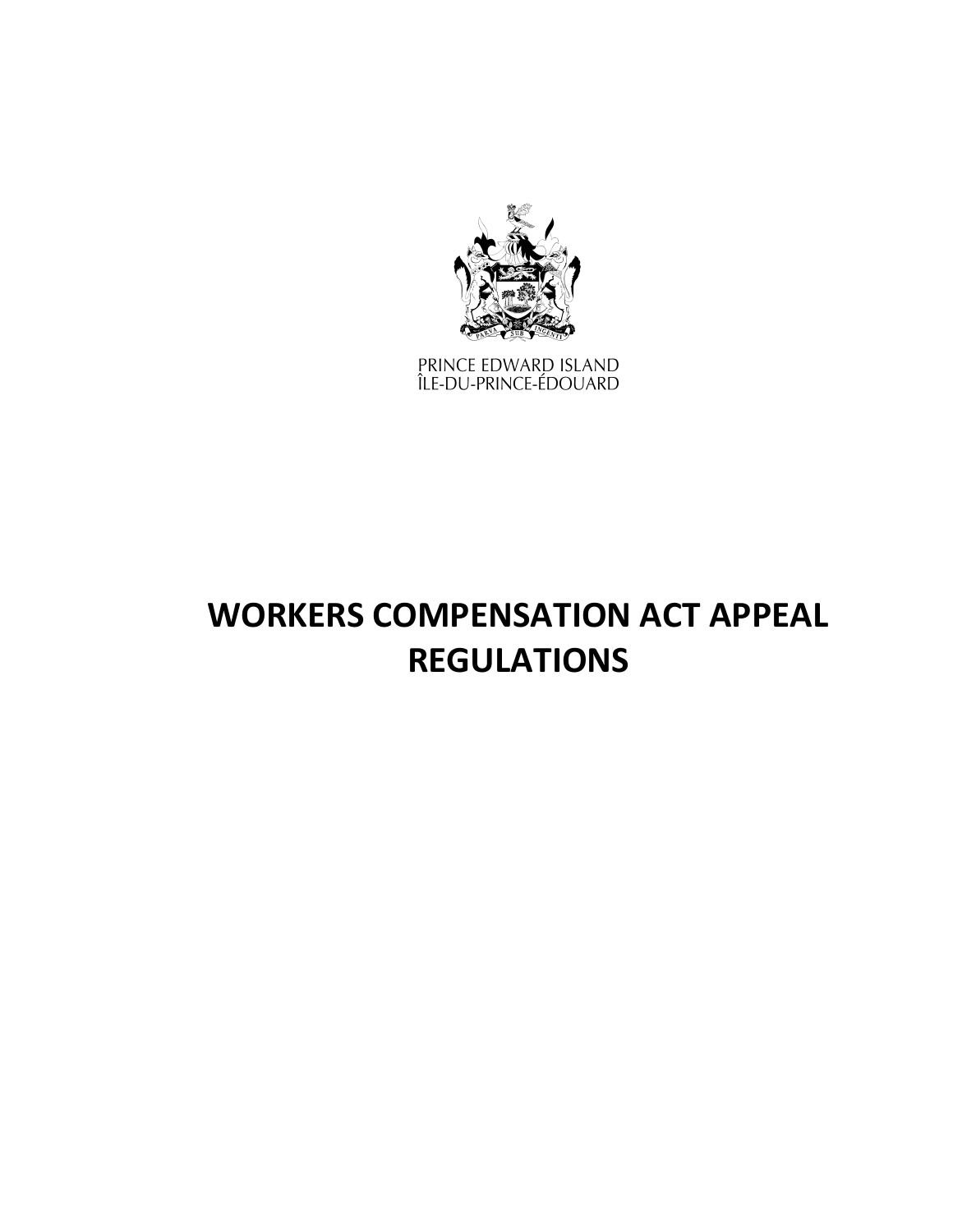### **PLEASE NOTE**

This document, prepared by the *[Legislative](http://www.gov.pe.ca/jps/index.php3?number=1027247) Counsel Office*, is an office consolidation of this regulation, current to April 5, 2014. It is intended for information and reference purposes only.

This document is *not* the official version of these regulations. The regulations and the amendments printed in the *Royal Gazette* should be consulted on the Prince Edward Island Government web site to determine the authoritative text of these regulations.

For more information concerning the history of these regulations, please see the *[Table of Regulations](https://www.princeedwardisland.ca/sites/default/files/publications/leg_table_acts.pdf)* on the Prince Edward Island Government web site (www.princeedwardisland.ca).

If you find any errors or omissions in this consolidation, please contact:

*Legislative Counsel Office Tel: (902) 368-4292 Email: legislation@gov.pe.ca*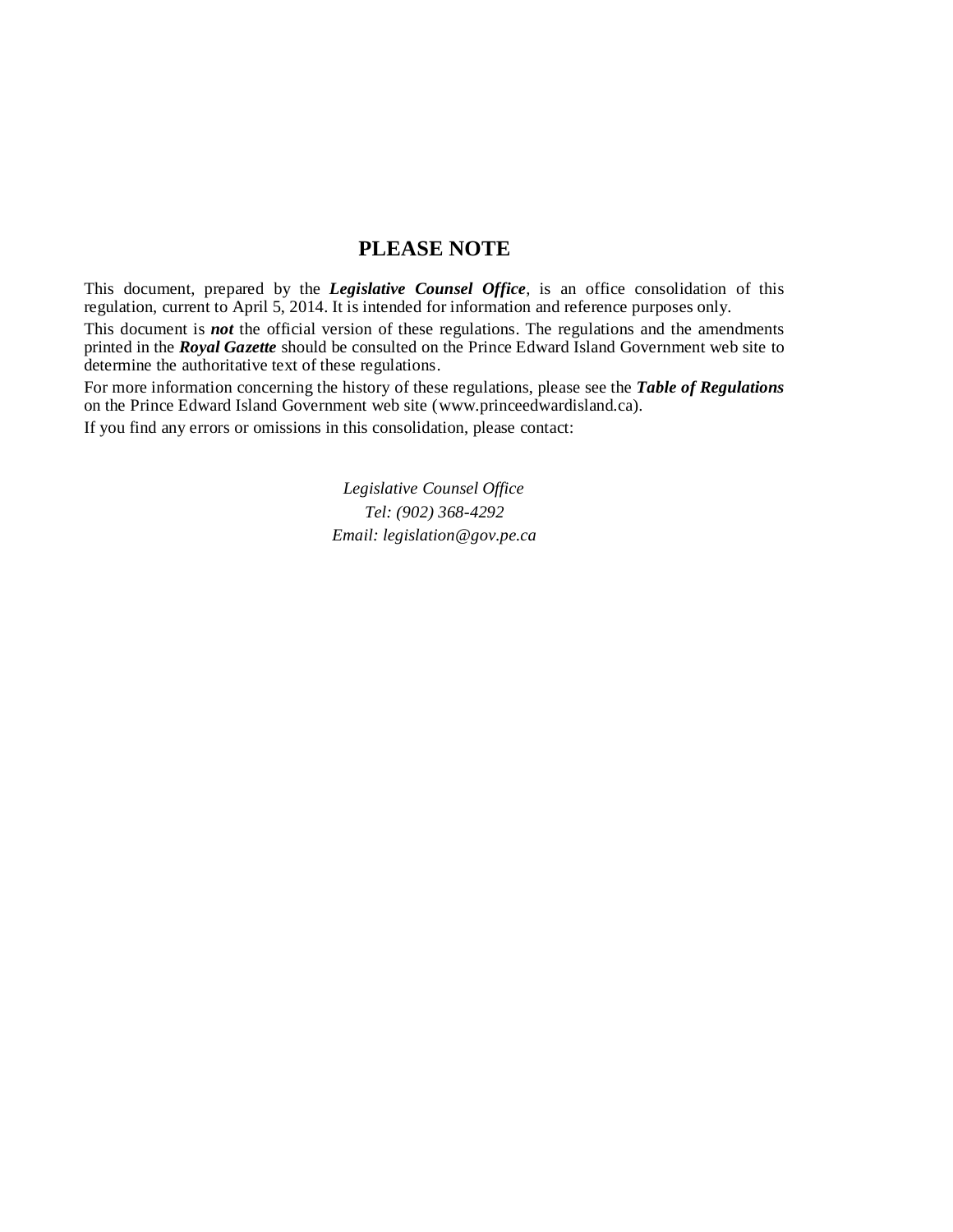

#### **WORKERS COMPENSATION ACT**

**Chapter W-7.1**

## **APPEAL REGULATIONS**

Pursuant to section 80 of the *Workers Compensation Act* R.S.P.E.I. 1988, Cap. W-7.1, Council approved the following regulations made by the Workers Compensation Board of Prince Edward Island:

#### **1. Filing of appeal**

An appeal shall be commenced by filing with the Workers Compensation Appeal Tribunal five copies of a written notice of appeal which includes the following information:

- (a) the name, address, telephone number and claim or employment number of the appellant;
- (b) the date of the decision being appealed;
- (c) the grounds of appeal and relief requested. *(EC357/95;493/04; 185/14)*

#### **2. Appellant's materials, etc. for appeal**

Within 30 days after filing the notice of appeal, the appellant shall file with the Workers Compensation Appeal Tribunal five copies of any materials and submissions, arguments or reasons upon which the appellant intends to rely at the hearing of the appeal. *(EC357/95)*

#### **3. Distribution of materials**

The Workers Compensation Appeal Tribunal will distribute filings as appropriate and as received to the Workers Compensation Board, the appellant and all other parties who have a direct interest in the matter. *(EC357/95)*

#### **4. Respondent's materials**

Within 30 days after receiving the materials, submissions, arguments or reasons of the appellant, the Workers Compensation Board and all other parties who have a direct interest in the matter and who choose to be involved in the appeal, shall file with the Workers Compensation Appeal Tribunal five copies of the materials, submissions, arguments or reasons upon which they intend to rely. *(EC357/95)*